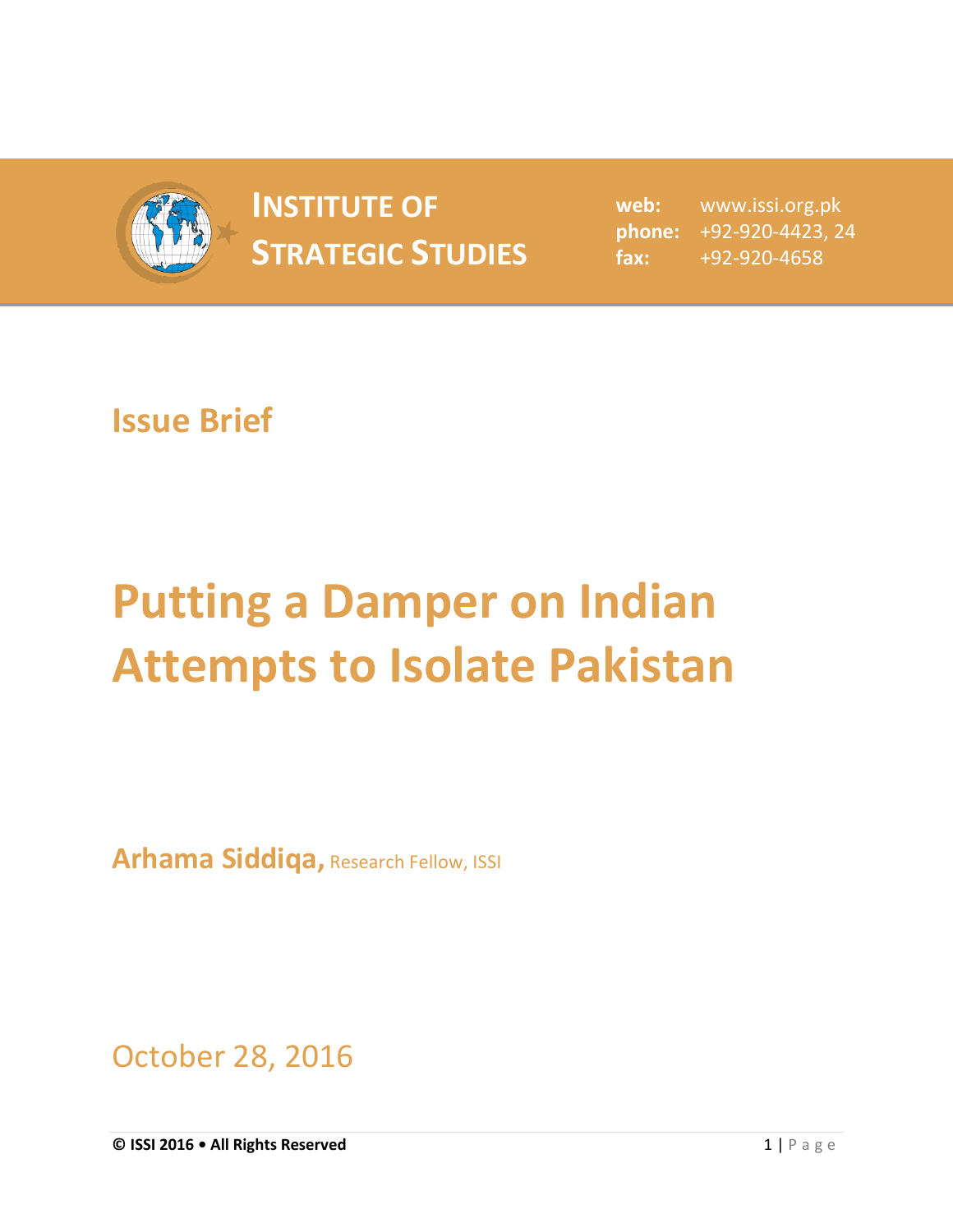"We will isolate you. I will work for that." $1$ 

This is what Indian Prime Minister Modi stated in his first speech post the Uri attack in Indian Occupied Kashmir (IOK), which killed 18 soldiers.

His target: Pakistan.

For decades now, India has been trying its level best to make Pakistan a pariah state in the eyes of the international community. Recently, it tried to make this aggressive stance work in its favour. The former Chief of Indian Army, Shankar Roy Choudhury, prompted his government to raise 'Fidayeen'- suicide squad - against Pakistan.<sup>2</sup> When this tactic failed to garner support, Delhi tried to play victim at the 71st United Nations General Assembly in September 2016 by labeling Pakistan as "the global epicenter of terrorism" and accusing Islamabad of carrying out "war crimes"against Indians through its "longstanding policy" of sponsoring terrorism.<sup>3</sup>

The ruse, however, proved unsuccessful when United Nations Secretary-General Ban Ki-moon denounced the ongoing killings in Indian-held Kashmir and urged the two countries to settle their issues through dialogue. Even the UN High Commissioner for Human Rights Zeid Ra'ad Al-Hussein urged both the countries to grant his office access to "India-administered Jammu and Kashmir and Pakistanadministered Jammu and Kashmir". India responded by accusing Pakistan for misusing the UNHCR and tried to divert attention from Kashmir to Balochistan by stating that Pakistan was being repressive towards the people of its province.

Moreover, the United Nations Military Observer Group in India and Pakistan (UNMOGIP) is currently unable to fully function in IOK due to India's non-cooperation. In a speech on October 1, the Secretary-General stated that the UN's military mission was only able to operate on the Pakistani-controlled side of the Line of Control (LoC).

In addition to the UN Secretary General, the Organisation of Islamic Cooperation (OIC) Secretary General Iyad Ameen Madani also expressed concern over the gross human rights violations and unabated killings in India-held Kashmir and renewed the OIC's call for resolution of the dispute through peaceful means. In an OIC contact group meeting on the sidelines of the UNGA in September 2016, he said that although Indian forces could physically blind Kashmiris by means of pellet guns, they could not blind them to the realisation of their right to self-determination.<sup>4</sup>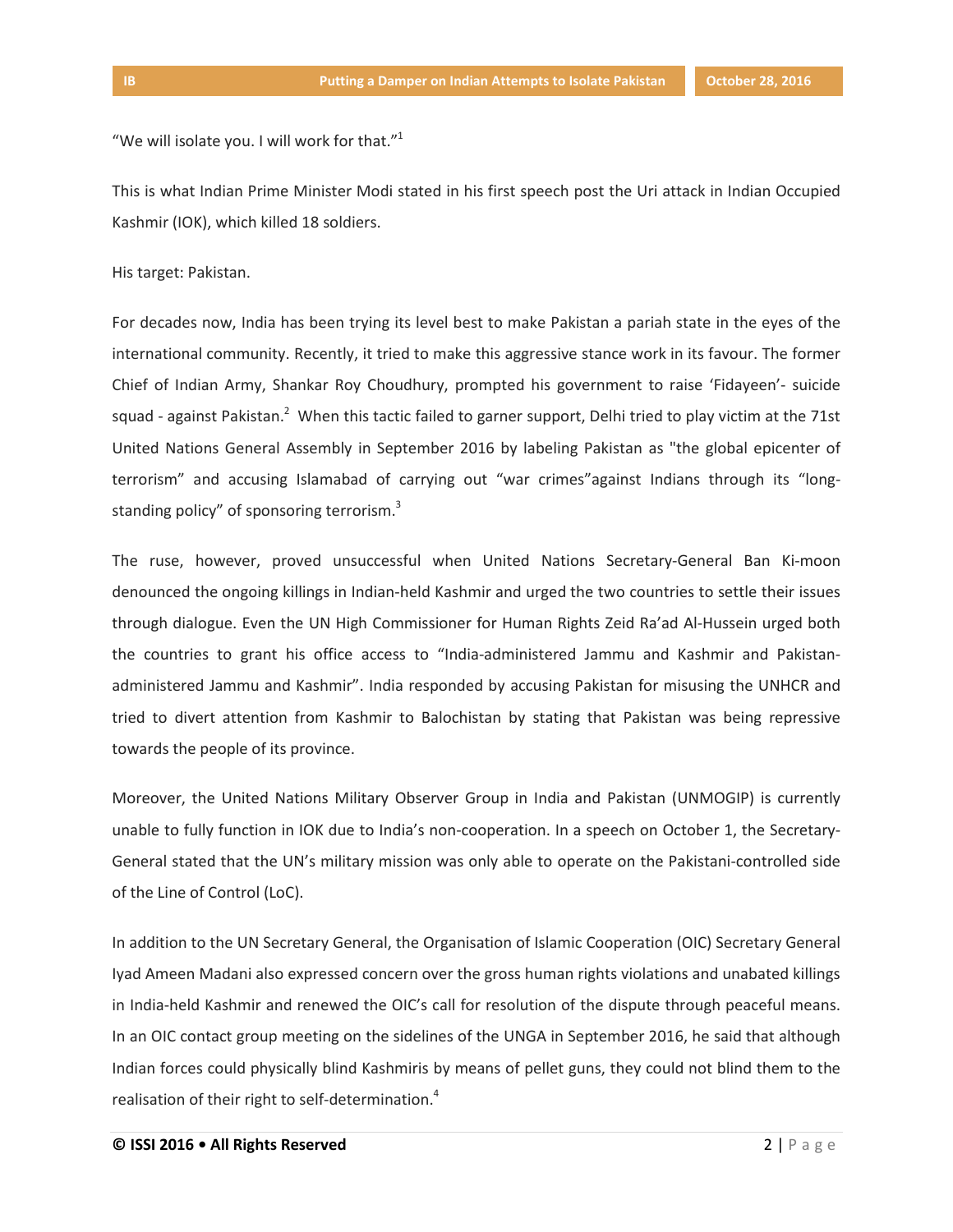Furthermore, OIC Contact Group members have attested solidarity with the struggle of the Kashmiri people and reaffirmed their resolve to remain the voice of Kashmiris at the international stage. Various governments including those of Niger, Azerbaijan and Turkey acknowledged that the situation in IOK had become serious and urged the OIC to continue mobilising the international community to resolve this long-standing conflict as per the UNSC resolutions.

Turkey has taken on a very vocal stance. The Turkish Foreign Minister Mevlut Cavusoglu, affirmed that Turkey had always supported Pakistan's position on Jammu and Kashmir, and will continue doing so till the issue was put to bed. Moreover, while talking to Prime Minister Nawaz Sharif on the sidelines of the UNGA, Turkey's President Erdogan said that his country will make arrangements for sending a fact finding mission to Indian Occupied Kashmir in the capacity of the Chair of human rights commission of the OIC Contact Group.

In the wake of rising tensions at borders with India, China too has assured in unequivocal terms its support in case of any foreign aggression. On the sidelines of the UNGA, Chinese Premier Li Keqiang stated that "We support Pakistan and we will speak for Pakistan at every forum."<sup>5</sup>

Furthermore, post Indian efforts to defame Pakistan at the UNGA, Iranian President Hassan Rouhani expressed a desire to be part of the China-Pakistan Economic Corridor (CPEC),  $6$  and stated that his country considered Pakistan's economic development as its own development.

In growing international support to Pakistan, on September 20, an Indian inspired legislation moved in the US House of Representatives by Congressmen Ted Poe and Dana Rohrabacher to declare Pakistan a state sponsor of terrorist was rejected by the White House on October 5, terming it as "unacceptable".<sup>7</sup>

In its desperate attempts to isolate Pakistan, India has however managed to sabotage the 19th SAARC Summit which was to be held in Islamabad by refusing to attend.

But it is fair to say that Delhi's endeavours at belittling Pakistan have only backfired. If anything, Pakistan has emerged with much stronger international support against Indian designs to isolate the country. By pulling out of a key regional summit, Delhi has only ended up telling the world that regional cooperation and a peaceful approach to settling issues with Pakistan is not on its cards. Certainly not the best moves when a country is trying to attain regional supremacy.